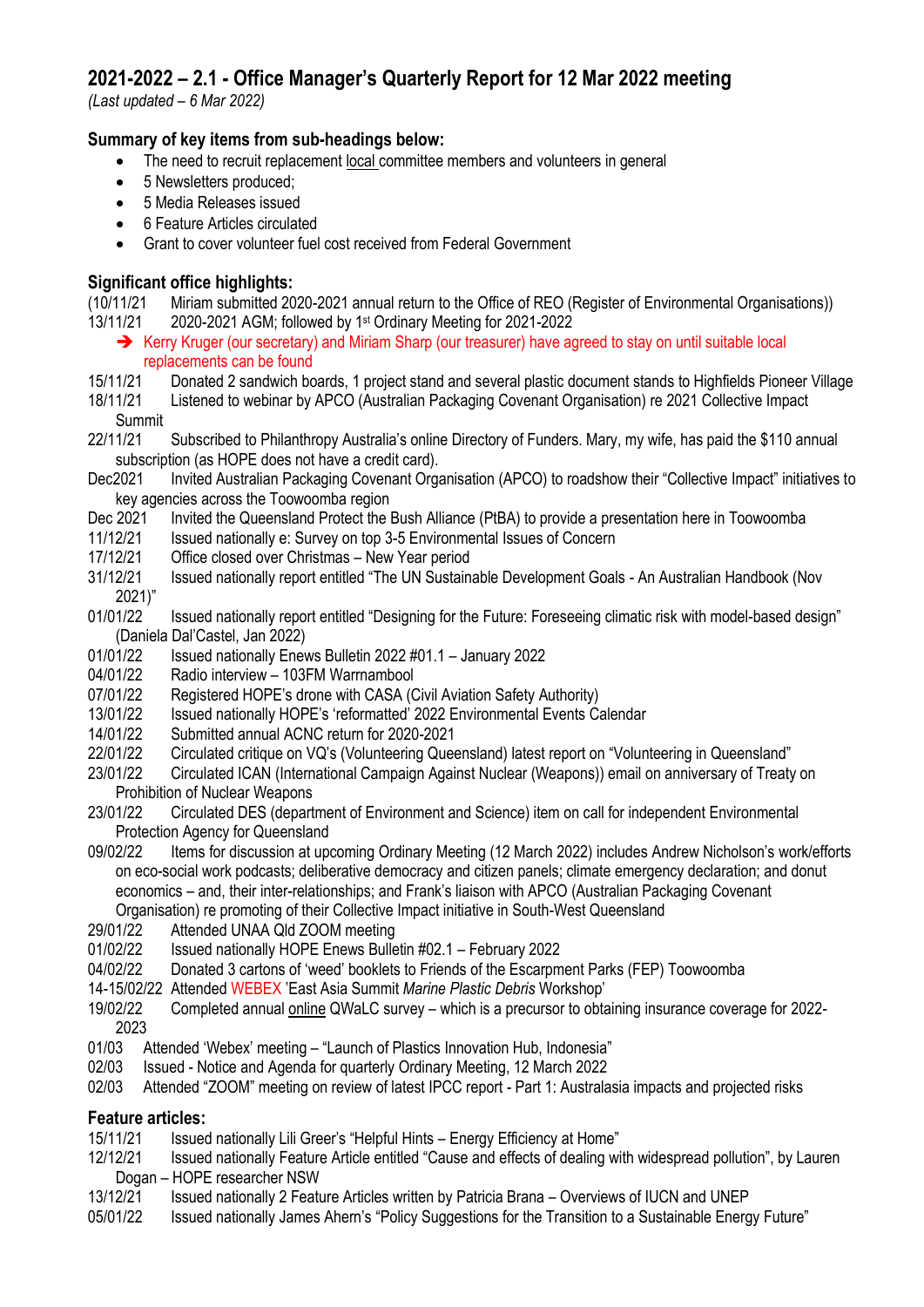28/01/22 Circulated feature article on UN's Decades of Significance (overlapping with 2022)

11/02/22 Issued nationally Amandeep Kaur's review of "Building resilience in local communities: The wellbeing benefits of participating in Landcare" Report

#### **Volunteer movement:**

- 18/11/21 Welcome new research volunteers Jess Lyons (Toowoomba Qld) and Olivia Murphy (Dalwallinu, WA)
- 05/12/21 Welcome new volunteer researcher Mamata Thapa, Qld
- 24/02/22 Welcome new volunteer researcher Lizeth Perez (NSW)
- 26/02/22 Volunteer resignation researcher Rod Duncan

### **Media Releases:**

- 01/12/21 Issued nationally e: Media Release re: International Volunteers Day, 5 Dec 2021<br>28/12/21 Issued nationally Media Release re: A Greener New Year
- 28/12/21 Issued nationally Media Release re: A Greener New Year<br>14/01/22 Issued nationally media release: Wanted Unused Posta
- 14/01/22 Issued nationally media release: Wanted Unused Postage Stamps and Unwanted Stamp Album Collections
- 31/01/22 Issued nationally Jason Dingley's media release promoting World Wetlands Day, 2 February 2022
- 18/02/22 Issued nationally media release re Clean Up Australia events 2022

#### **Grant applications:**

- 19/11/21 Submitted online funding application to Ergon Energy re Development and Printing of Waste Minimisation Brochure (jointly worked on by Frank Ondrus and Lance McKenzie)
	- ➔ *28/01/22 – Grant application unsuccessful*! *Will submit an application to Ian Potter Foundation*

07/12/21 Yahoo!!! Our grant application to the 2021 Volunteer Grants program was successful! We will shortly be receiving \$1,200 to cover volunteer fuel costs during 2022.

02/01/22 Submitted online funding application to Queensland Community Foundation (QCF) re "*How to Live Sustainably and Chemical-Free"* booklet project

## **Submissions:**

### **Account's activity:**

15/11/21 Paid 2 accounts with Colmac Computers P/L

- Transfer of email hosting MS Office 365 cheque no 200727 for \$440 with GST = \$40
- Fix Instagram recognition issue cheque no 200728 for \$40 with GST = \$3.64
- 18/11/21 Paid OFT Qld \$57.60 (cheque no. 200729) for Annual Return of Assn
- 23/11/21 Received notification from our auditor that they are changing their business name from DC Advisory Group to **Counted**
- 17/01/22 Refunded \$388.90 (GST component) to GCBF (cheque no 200731); and grant acquittal accepted 19 Jan 2022
- 21/02/22 Purchased 12 months insurance for our drone from DJI = \$259, using my wife's credit card. This amount will need to be reimbursed.

## **Office Updates compilation**

#### **26 Nov 2021**

Thanks all who were able to participate in our AGM and 1st Ordinary Meeting of 2021-2022 on Saturday 13 November 2021. We have a full Management Committee and Admin Support Team going forward – although Kerry (our Secretary) and Miriam (our Treasurer) are only staying on in an interim capacity.

So, we'll need to quickly find local replacements to ensure smooth running of our committee and the organisation overall. Please consider 'stepping up' yourself to fill these positions and/or recommending a friend/colleague who could be persuaded to join us.

We have submitted a funding application to Ergon Energy for the development and publication of a Waste Minimisation brochure.

And, we're currently investigating funding options to develop and publish a "*How to Live Sustainably and Chemical-Free'* booklet.

#### Office highlights:

- 13/11/21 2020-2021 AGM; followed by 1st Ordinary Meeting for 2021-2022
- 15/11/21 Donated 2 sandwich boards, 1 project stand and several plastic document stands to Highfields Pioneer Village
- 15/11/21 Issued nationally Lili Greer's "Helpful Hints Energy Efficiency at Home"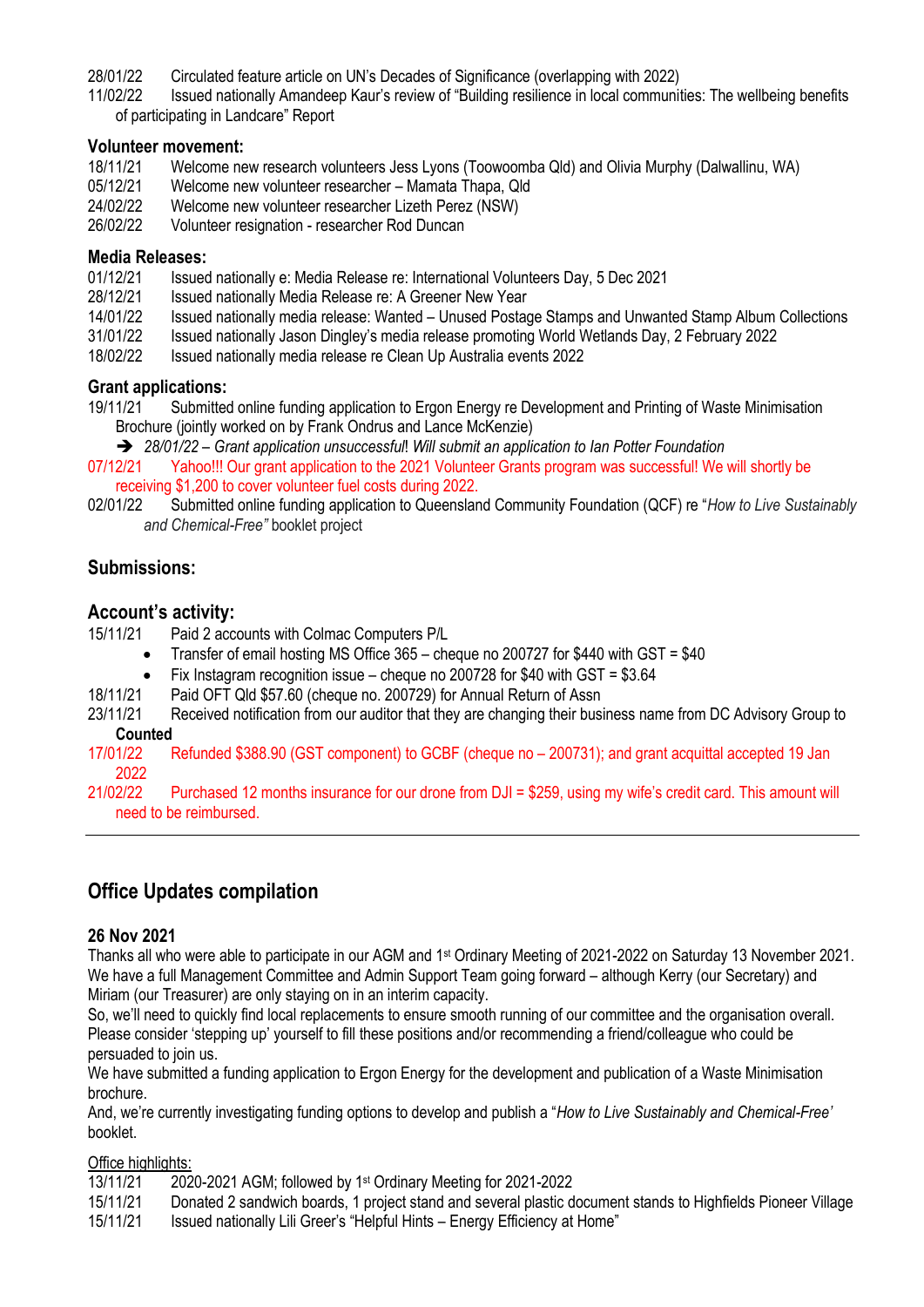15/11/21 Paid 2 accounts with Colmac Computers P/L

- Transfer of email hosting MS Office 365 cheque no 200727 for \$440 with GST = \$40
- Fix Instagram recognition issue cheque no 200728 for \$40 with GST = \$3.64
- 18/11/21 Paid OFT Qld \$57.60 (cheque no. 200729) for Annual Return of Assn
- 18/11/21 Listened to webinar by APCO (Australian Packaging Covenant Organisation) re 2021 Collective Impact Summit
- 18/11/21 Welcome new research volunteers Jess Lyons (Toowoomba Qld) and Olivia Murphy (Dalwallinu, WA)
- 19/11/21 Submitted online funding application to Ergon Energy re Development and Printing of Waste Minimisation Brochure (iointly worked on by Frank Ondrus and Lance McKenzie)
- 22/11/21 Subscribed to Philanthropy Australia's online Directory of Funders. Mary, my wife, has paid the \$110 annual subscription (as HOPE does not have a credit card).

### **11 Dec 2021**

With less than a week to go before the office closes on Friday 17 December, I wanted to remind all of you to promptly submit your assignments and/or to provide a status report on your respective tasks, so that I can summarise 'what will be carried forward into the New Year.

Great news! Our grant application to the 2021 Volunteer Grants program was successful! We will shortly be receiving \$1,200 to cover volunteer fuel costs during 2022.

#### Office highlights:

- Invited Australian Packaging Covenant Organisation (APCO) to roadshow their "Collective Impact" initiatives to key agencies across the Toowoomba region
- Invited the Queensland Protect the Bush Alliance (PtBA) to provide a presentation here in Toowoomba
- 01/12/21 Issued nationally e: Media Release re: International Volunteers Day, 5 Dec 2021
- 05/12/21 Welcome new volunteer researcher Mamata Thapa, Qld
- 07/12/21 Yahoo!!! Our grant application to the 2021 Volunteer Grants program was successful! We will shortly be receiving \$1,200 to cover volunteer fuel costs during 2022.

### **4 Jan 2022**

Welcome to 2022!

My recovery from prostate surgery is going well – with little pain and discomfort; and I'm starting to take short walks to help with circulation.

As for HOPE matters, there's a short list of office highlights below – and, I'd like to thank our executive and admin support team for helping to maintain the work flow during the past few weeks.

Lastly, Gillian Blair from FM 103.7 - Warrnambool, Vic, has invited me to do a monthly ½ hour radio broadcast during 2022 … with the first interview happening later this morning.

#### Office highlights:

- (10/11/21 Miriam submitted 2020-2021 annual return to the Office of REO (Register of Environmental Organisations))
- 11/12/21 Issued nationally e: Survey on top 3-5 Environmental Issues of Concern
- 12/12/21 Issued nationally Feature Article entitled "Cause and effects of dealing with widespread pollution", by Lauren Dogan – HOPE researcher NSW
- 13/12/21 Issued nationally 2 Feature Articles written by Patricia Brana Overviews of IUCN and UNEP<br>17/12/21 Office closing down for Christmas New Year holiday period
- Office closing down for Christmas New Year holiday period
- 23/11/21 Received notification from our auditor that they are changing their business name from DC Advisory Group to **Counted**
- 28/12/21 Issued nationally Media Release re: A Greener New Year
- 31/12/21 Issued nationally report entitled "The UN Sustainable Development Goals An Australian Handbook (Nov 2021)"
- 01/01/22 Issued nationally report entitled "Designing for the Future: Foreseeing climatic risk with model-based design" (Daniela Dal'Castel, Jan 2022)
- 01/01/22 Issued nationally Enews Bulletin 2022 #01.1 January 2022
- 02/01/22 Submitted online funding application to Queensland Community Foundation (QCF) re "*How to Live Sustainably and Chemical-Free"* booklet project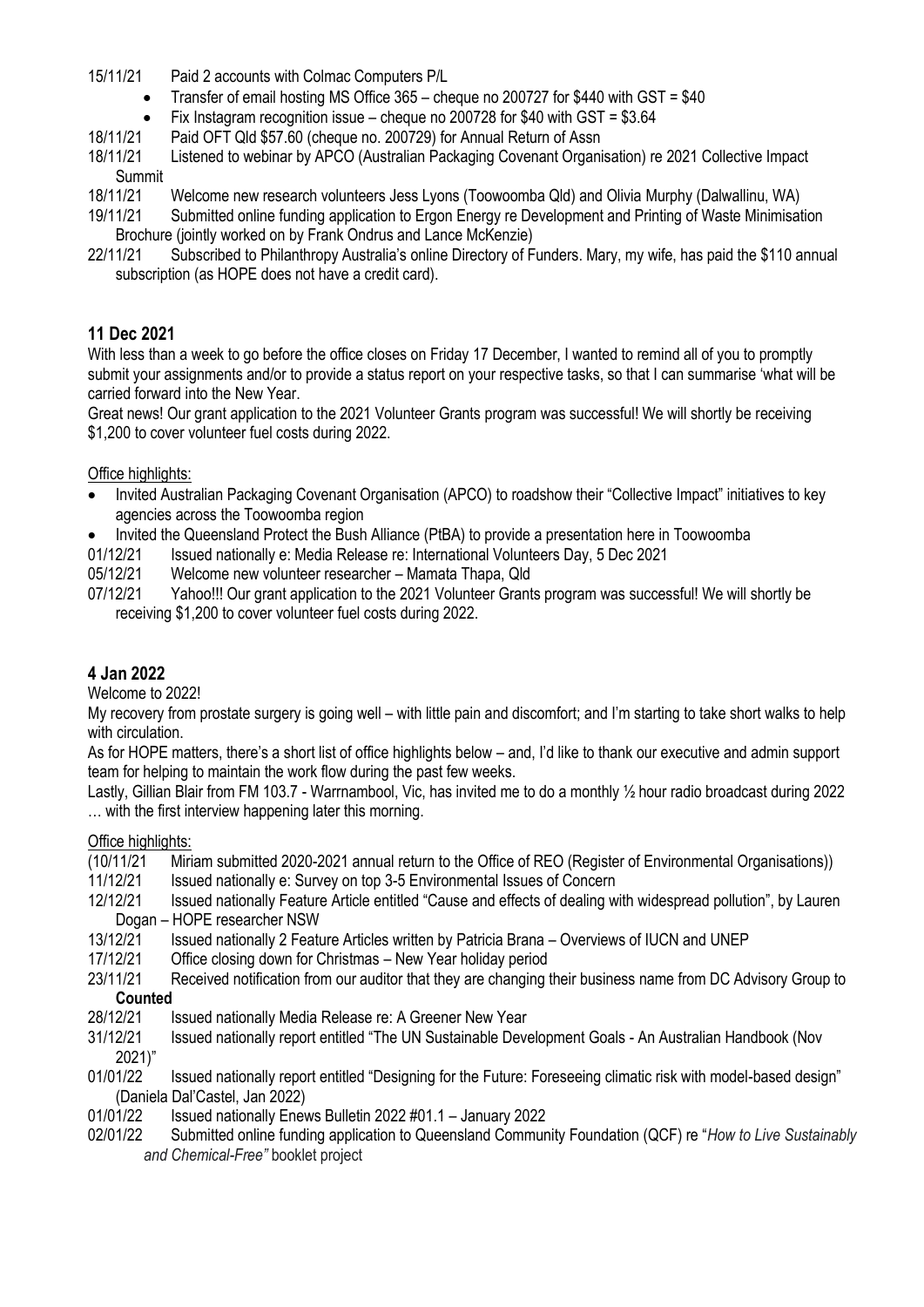## **21 Jan 2022**

The office officially reopened on Monday 17 January – and, the volume of incoming emails has started to increase dramatically.

I'm currently reviewing potential projects (see attachment) and funding sources.

I welcome your feedback on the attached document and/or further project suggestions.

I'm also keen to hear from all of you in regards to ability to complete outstanding assignments.

Please let me know if you need more time or are no longer are to contribute.

#### Office highlights:

04/01/22 Radio interview – 103FM Warrnambool

05/01/22 Issued nationally James Ahern's "Policy Suggestions for the Transition to a Sustainable Energy Future"

07/01/22 Registered HOPE's drone with CASA (Civil Aviation Safety Authority)

07/01/22 Received \$1,200 fuel grant monies and will start allocating on submission of petrol receipts

13/01/22 Issued nationally HOPE's 'reformatted' 2022 Environmental Events Calendar

14/01/22 Issued nationally media release: Wanted – Unused Postage Stamps and Unwanted Stamp Album Collections 14/01/22 Submitted annual ACNC return for 2020-2021

17/01/22 Refunded \$388.90 (GST component) to GCBF (cheque no – 200731); and grant acquittal accepted 19 Jan 2022

## **28 Jan 2022**

The office is in full swing again with incoming email activity quite high; a radio interview scheduled for 7 Feb; and my attendance at 3 upcoming meetings (all via ZOOM).

Thanks to everyone for your contributions over the past few weeks.

The postings to our 4 social media platforms have been high. Thanks to Regina, Charmaine and Keith. We have received loads of articles for our newsletter. A special thanks to Lauren, Jason and Anna.

Thanks also to Stephanie for her efforts in maintaining the website and helping me with Membership file maintenance.

## Office highlights:

22/01/22 Circulated critique on VQ's (Volunteering Queensland) latest report on "Volunteering in Queensland" 23/01/22 Circulated ICAN (International Campaign Against Nuclear (Weapons)) email on anniversary of Treaty on

- Prohibition of Nuclear Weapons
- 23/01/22 Circulated DES (department of Environment and Science) item on call for independent Environmental Protection Agency for Queensland

28/01/22 Circulated feature article on UN's Decades of Significance (overlapping with 2022)

## **9 Feb 2022**

Recently, Andrew Nicholson and I have been reviewing issues that were not 'picked up' by Toowoomba's local government; and a couple of newer matters for consideration.

We are now exploring opportunities to engage with staff at University of Southern Queensland (USQ) to discuss the merits and benefits of promoting these 'matters' for Toowoomba and the region.

Wikipedia definitions of Andrew's 3 matters are:

• Deliberative Democracy or **discursive democracy** is a form of [democracy](https://en.wikipedia.org/wiki/Democracy) in which [deliberation](https://en.wikipedia.org/wiki/Deliberation) is central to [decision-making.](https://en.wikipedia.org/wiki/Decision-making) It adopts elements of both [consensus decision-making](https://en.wikipedia.org/wiki/Consensus_decision-making) and [majority rule.](https://en.wikipedia.org/wiki/Majority_rule) Deliberative democracy differs from traditional democratic [theory](https://en.wikipedia.org/wiki/Political_theory) in that authentic deliberation, not mere [voting,](https://en.wikipedia.org/wiki/Vote) is the primary source of legitimacy for the [law.](https://en.wikipedia.org/wiki/Law) While deliberative democracy is generally seen as some form of an amalgam of [representative democracy](https://en.wikipedia.org/wiki/Representative_democracy) and [direct democracy,](https://en.wikipedia.org/wiki/Direct_democracy) the actual relationship is usually open to dispute.[\[1\]](https://en.wikipedia.org/wiki/Deliberative_democracy#cite_note-1) Some practitioners and theorists use the term to encompass representative bodies whose members authentically and practically deliberate on legislation without unequal distributions of power, while others use the term exclusively to refer to decision-making directly by lay citizens, as in direct democracy. The term "deliberative democracy" was originally coined by Joseph M. Bessette in his 1980 work *Deliberative Democracy: The Majority Principle in Republican Government*. [\[2\]](https://en.wikipedia.org/wiki/Deliberative_democracy#cite_note-2)

and

• Citizens' Reference Panel/Jury is a non-compulsory public jury used in Canada to provide policy advice to public and elected officials. They are generally convened by the government or a public agency and typically meet several times over a period of weeks or months to learn about, discuss, and reach agreement on recommendations for how to address a contentious public issue. Citizens' Reference Panels will have anywhere from 24–54 citizens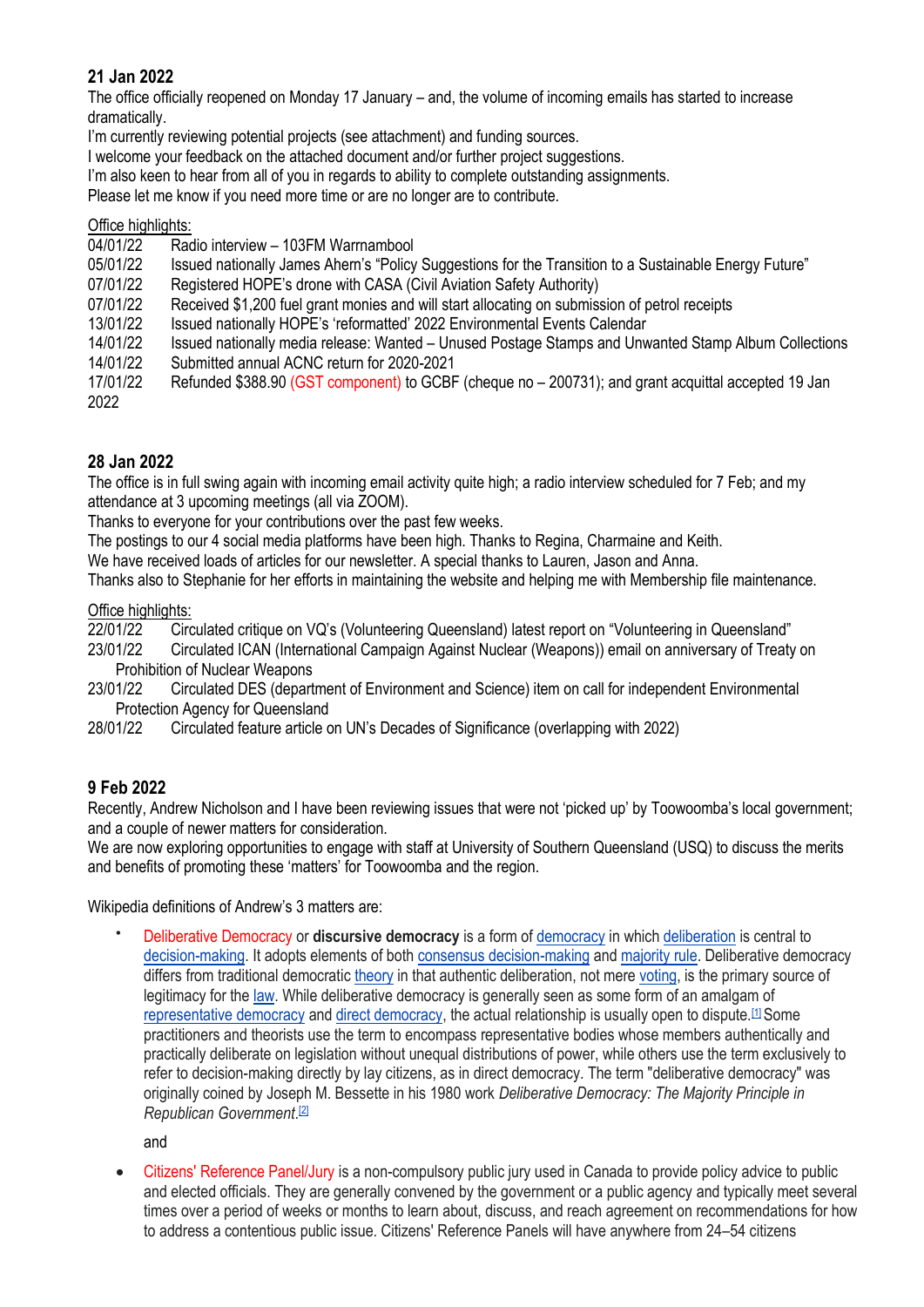members, with equal numbers of men and women, while matching the age profile and geographic distribution of the population in the region or jurisdiction they represent. Members of a Citizens' Reference Panel are randomly invited and selected during a [civic lottery](https://en.wikipedia.org/wiki/Civic_lottery) process. They are considered volunteers and with the exception of reimbursements for travel and childcare, they receive no financial compensation for their time. The idea being that the time each citizen volunteers to the panel is part of a public service, such as [jury duty.](https://en.wikipedia.org/wiki/Jury_duty) Much like a [Royal](https://en.wikipedia.org/wiki/Royal_Commission)  [Commission,](https://en.wikipedia.org/wiki/Royal_Commission) the recommendations of a Citizens' Reference Panel are non-binding though they do carry moral stature. Citizens' Reference Panels developed as an offshoot of the [Citizens' Assembly on Electoral Reform](https://en.wikipedia.org/wiki/Citizens%27_Assembly_on_Electoral_Reform_(British_Columbia)) in British Columbia in 2004 and in Ontario in 2006. There have been over 25 Citizens' Reference Panels in Canada.

- Climate Policies **Climate Emergency** is being declared in Australia similarly to many other jurisdictions across the world (actions known as [Climate emergency declaration\)](https://en.wikipedia.org/wiki/Climate_emergency_declaration). One such jurisdiction in Australia, [Darebin](https://en.wikipedia.org/wiki/Darebin) City Council, was the first one in the world to declare a climate emergency in 2016. This page lists all known climate emergency declarations within Australian jurisdictions across all three levels of government in Australia (Local, State, and Federal). There is currently no declaration of a climate emergency at the Federal level in Australia, although there have been multiple motions moved to declare one. In October 2019, the [Australian Labor Party](https://en.wikipedia.org/wiki/Australian_Labor_Party) supported the [Australian Greens Party's](https://en.wikipedia.org/wiki/Australian_Greens_Party) motion to declare a climate emergency. The motion was additionally supported by crossbenchers [Zali Steggall,](https://en.wikipedia.org/wiki/Zali_Steggall) [Helen Haines,](https://en.wikipedia.org/wiki/Helen_Haines) and [Andrew Wilkie,](https://en.wikipedia.org/wiki/Andrew_Wilkie) as well as [Centre Alliance.](https://en.wikipedia.org/wiki/Centre_Alliance)<sup>[\[1\]](https://en.wikipedia.org/wiki/Climate_emergency_declarations_in_Australia#cite_note-sbs.com.au-1)</sup> However, the proposition failed with members of the Morrison Government and some crossbenchers voting against it.<sup>[\[1\]](https://en.wikipedia.org/wiki/Climate_emergency_declarations_in_Australia#cite_note-sbs.com.au-1)</sup> The Australian Capital Territory is the first and only territory to have declared a climate emergency. The South Australian Parliament voted for a climate emergency in the upper house in South Australia but this has not passed the lower house. In June 2019, Councilor Trent McCarthy of the City of [Darebin](https://en.wikipedia.org/wiki/Darebin_City) brought together councilors and parliamentarians in Australia and around the world [online link-ups](https://www.eventbrite.com.au/e/developing-effective-local-government-climate-emergency-response-registration-62246244192) to connect the work of climate emergencydeclared councils and governments. Following these link-ups and [a successful motion at the National General](https://www.governmentnews.com.au/aussie-councils-form-nation-first-climate-alliance/)  [Assembly of Local Government,](https://www.governmentnews.com.au/aussie-councils-form-nation-first-climate-alliance/) McCarthy announced the formation of [Climate Emergency Australia,](https://www.governmentnews.com.au/aussie-councils-form-nation-first-climate-alliance/) a new network of Australian governments and councils advocating for a climate emergency response. Local Government has been the most active level of government at declaring climate emergencies in Australia. Currently, every state in Australia has at least one local government jurisdiction that has declared a climate emergency. There are only two capital city local governments that have not declared a climate emergency, the City of Perth which has not yet voted on a climate emergency declaration, and the City of Brisbane which has voted against a climate emergency motion.[\[4\]](https://en.wikipedia.org/wiki/Climate_emergency_declarations_in_Australia#cite_note-The_Courier-Mail-4) Below is a list of local government jurisdictions that have declared a climate emergency, voted against a climate emergency or have not voted on a climate emergency. So far in Queensland, only the Shire of Noosa has signed up to the Climate Emergency Declaration.
- **The Doughnut, or Doughnut economics**, is a visual framework for [sustainable development](https://en.wikipedia.org/wiki/Sustainable_development) shaped like a [doughnut](https://en.wikipedia.org/wiki/Doughnut) or [lifebelt](https://en.wikipedia.org/wiki/Lifebuoy) – combining the concept of [planetary boundaries](https://en.wikipedia.org/wiki/Planetary_boundaries) with the complementary concept of social boundaries.[\[1\]](https://en.wikipedia.org/wiki/Doughnut_(economic_model)#cite_note-1) The name derives from the shape of the diagram, i.e. a disc with a hole in the middle. The centre hole of the model depicts the proportion of people that lack access to [life's essentials](https://en.wikipedia.org/wiki/Human_rights) [\(healthcare,](https://en.wikipedia.org/wiki/Health_care) [education,](https://en.wikipedia.org/wiki/Education) [equity](https://en.wikipedia.org/wiki/Social_equity) and so on) while the crust represents the ecological ceilings [\(planetary boundaries\)](https://en.wikipedia.org/wiki/Planetary_boundaries) that life depends on and must not be **[overshot.](https://en.wikipedia.org/wiki/Environmental_issue)<sup>[\[2](https://en.wikipedia.org/wiki/Doughnut_(economic_model)#cite_note-2)</sup> The diagram was developed by [University of Oxford](https://en.wikipedia.org/wiki/University_of_Oxford) economist [Kate Raworth](https://en.wikipedia.org/wiki/Kate_Raworth)** in her 2012 [Oxfam](https://en.wikipedia.org/wiki/Oxfam) paper *A Safe and Just Space for Humanity* and elaborated upon in her 2017 book *[Doughnut Economics: Seven](https://en.wikipedia.org/wiki/Doughnut_Economics:_Seven_Ways_to_Think_Like_a_21st-Century_Economist)  [Ways to Think Like a 21st-Century Economist](https://en.wikipedia.org/wiki/Doughnut_Economics:_Seven_Ways_to_Think_Like_a_21st-Century_Economist)*. The framework was proposed to regard the performance of an [economy](https://en.wikipedia.org/wiki/Economy) by the extent to which the needs of people are met without overshooting Earth's ecological ceiling.<sup>[\[3](https://en.wikipedia.org/wiki/Doughnut_(economic_model)#cite_note-3)</sup> The main goal of the new model is to re-frame economic problems and set new goals. In this model, an economy is considered [prosperous](https://en.wikipedia.org/wiki/Prosperity) when all twelve social foundations are met without overshooting any of the nine ecological ceilings. This situation is represented by the area between the two rings, considered by its creator as the safe and just space for humanity.

#### ➔ **Reference material for the 3 matters above is available on request.**

My current interest is the work of the Australian Packaging Covenant Organisation (APCO) – especially their Collective Impact initiative (see attachments).

I have asked Brendon Smyth of APCO is they would consider 'road-showing' the Collective Impact findings to Toowoomba Regional Council, Southern Downs Regional Council and Western Downs Regional Council – individually or collectively. Due to covid-19 restrictions, APCO is unable to visit in the short-time, but is willing to keep the conversation going and to see what could be arranged via ZOOM meetings.

Accordingly, I am compiling list of potential interested parties to attend such a webinar.

#### Office highlights:

28/01/22 Funding application Ergon Energy was successful! I'll start looking around for another grant opportunity to develop our Waste Minimisation brochure.

29/01/22 Attended UNAA Qld ZOOM meeting